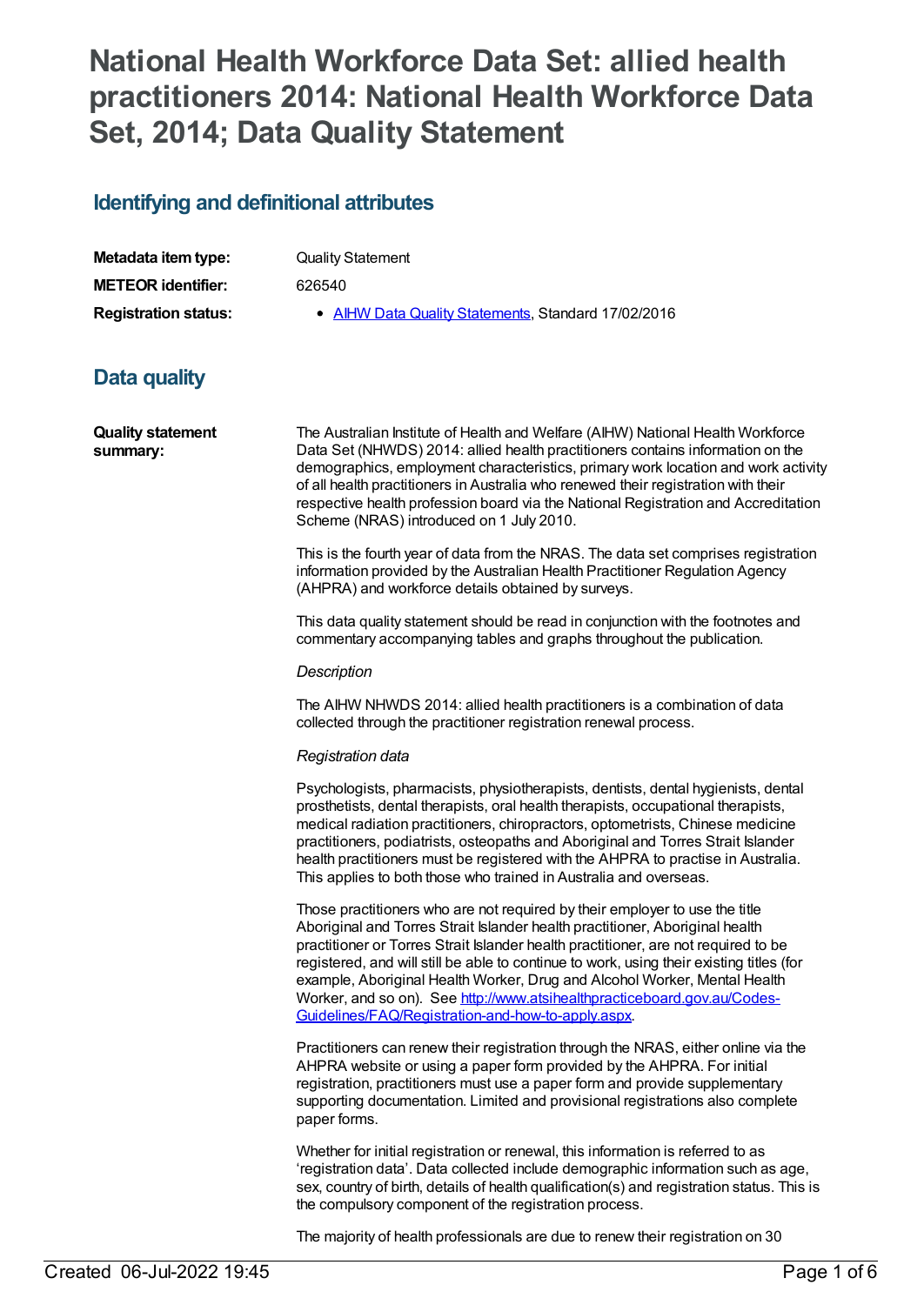|                            | November each year. Provisional and limited registrants renew on the anniversary<br>of their last registration/renewal.                                                                                                                                                                                                                                                                                                                                       |  |  |  |  |  |  |
|----------------------------|---------------------------------------------------------------------------------------------------------------------------------------------------------------------------------------------------------------------------------------------------------------------------------------------------------------------------------------------------------------------------------------------------------------------------------------------------------------|--|--|--|--|--|--|
|                            | Registration details on AIHW NHWDS 2014 were collected either from the<br>compulsory registration renewal form, new registrations or registration details<br>migrated from the respective state and territory health boards before their<br>dissolution. Copies of registration forms for new registrants are available on the<br>relevant board websites which can be accessed from the AHPRA website<br>www.ahpra.gov.au.                                   |  |  |  |  |  |  |
|                            | When practitioners renew their registration online they are asked to complete an<br>online survey customised for each profession. Copies of the survey forms are<br>available at www.aihw.gov.au/workforce.                                                                                                                                                                                                                                                   |  |  |  |  |  |  |
|                            | AHPRA stores both online registration data and survey information in separate<br>databases. They send the two data sets (in de-identified form) to the AIHW, where<br>they are merged into a national data set.                                                                                                                                                                                                                                               |  |  |  |  |  |  |
|                            | When practitioners renew their registration using a paper form they are also asked<br>to complete a paper version of the relevant survey. The paper registration and<br>survey forms are sent to AHPRA. AIHW processes the data and the final data set is<br>known as the National Health Workforce Data Set (NHWDS).                                                                                                                                         |  |  |  |  |  |  |
| Institutional environment: | The AIHW is a major national agency set up by the Australian Government under<br>the Australian Institute of Health and Welfare Act 1987 to provide reliable, regular<br>and relevant information and statistics on Australia's health and welfare. It is an<br>independent statutory authority established in 1987, governed by a management<br>board, and accountable to the Australian Parliament through the Health and Ageing<br>portfolio.              |  |  |  |  |  |  |
|                            | The AIHW aims to improve the health and wellbeing of Australians through better<br>health and welfare information and statistics. It collects and reports information on a<br>wide range of topics and issues, ranging from health and welfare expenditure,<br>hospitals, disease and injury, and mental health, to ageing, homelessness,<br>disability and child protection.                                                                                 |  |  |  |  |  |  |
|                            | The Institute also plays a role in developing and maintaining national metadata<br>standards. This work contributes to improving the quality and consistency of<br>national health and welfare statistics. The Institute works closely with governments<br>and non-government organisations to achieve greater adherence to these<br>standards in administrative data collections to promote national consistency and<br>comparability of data and reporting. |  |  |  |  |  |  |
|                            | One of the main functions of the AIHW is to work with the states and territories to<br>improve the quality of administrative data and, where possible, to compile national<br>data sets based on data from each jurisdiction, to analyse these data sets and<br>disseminate information and statistics.                                                                                                                                                       |  |  |  |  |  |  |
|                            | The Australian Institute of Health and Welfare Act 1987, in conjunction with<br>compliance to the Privacy Act 1988 (Cwlth), ensures that the data collections<br>managed by the AIHW are kept securely and under the strictest conditions with<br>respect to privacy and confidentiality. For further information, see the AIHW website<br>at http://www.aihw.gov.au.                                                                                         |  |  |  |  |  |  |
|                            | AHPRA is the organisation responsible for the implementation of the NRAS across<br>Australia. AHPRA works with the National Health Practitioner Boards to regulate<br>health practitioners in the public interest and to ensure a competent and flexible<br>health workforce that meets the current and future needs of the Australian<br>community.                                                                                                          |  |  |  |  |  |  |
|                            | The AIHW receives registration information on health practitioners via the<br>mandatory national registration process administered by the AHPRA and voluntary<br>survey data collected at the time of registration renewal. The registration and survey<br>data are combined, and processed to form the AIHW NHWDS 2014. The AIHW is<br>the data custodian of the AIHW NHWDS 2014.                                                                            |  |  |  |  |  |  |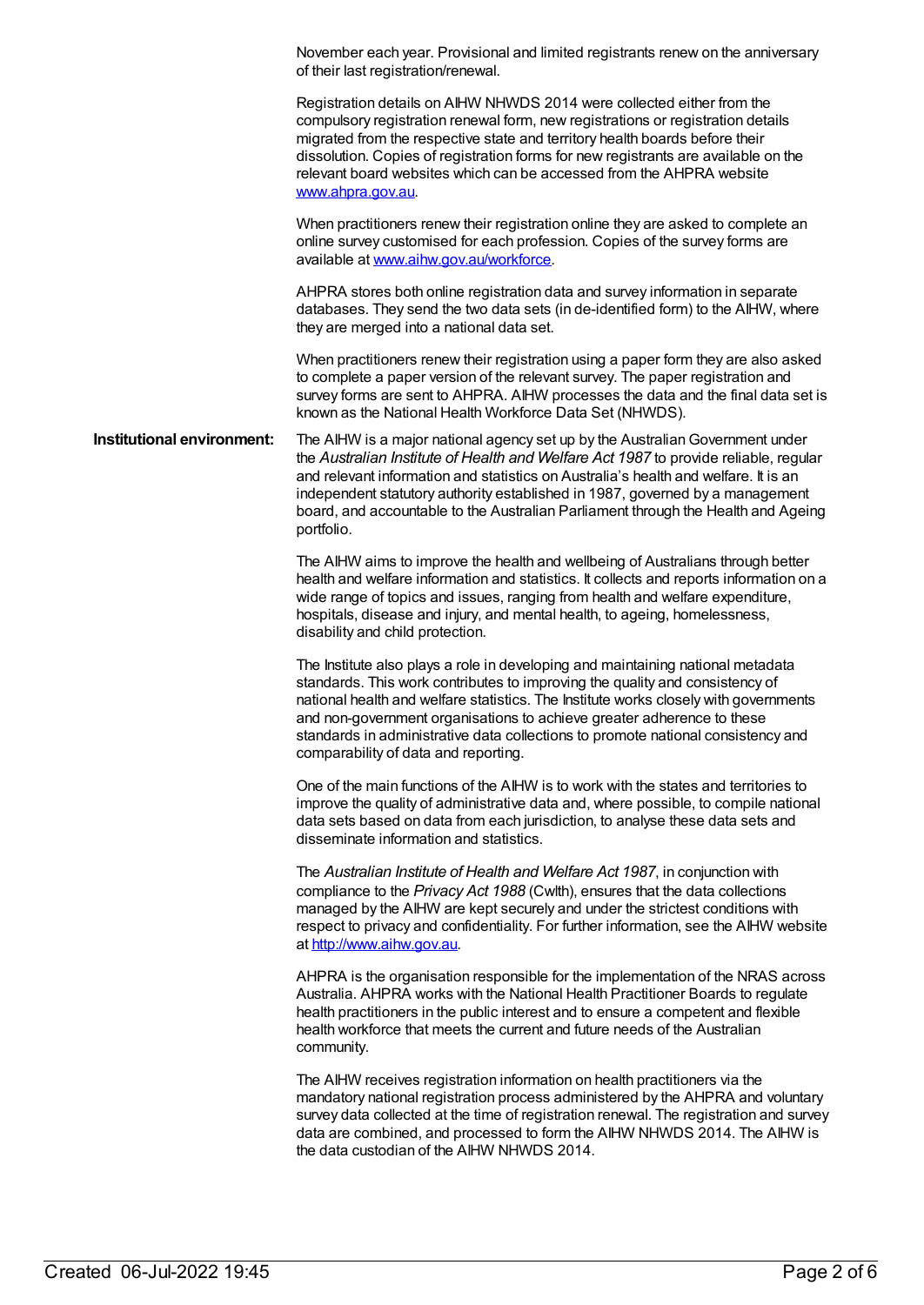| <b>Timeliness:</b>    | The AIHW NHWDS for allied health practitioners is produced annually from the<br>national registration renewal process, and conducted between 1 October and 30<br>November (the renewal date) each year. While the reference time is notionally the<br>renewal date, legislation allows for a 1 month period of grace. Thus, the final<br>registration closure date is 1 month after the renewal date (30 December). The<br>AHPRA allow a further 2 weeks to allow for mail and data entry delays before<br>extracting the data. Consequently the extraction of data occurs (the extraction date)<br>a month and a half after the renewal date.                                                                                                                                                                                                                                                                                                                                            |  |  |  |  |  |  |  |
|-----------------------|-------------------------------------------------------------------------------------------------------------------------------------------------------------------------------------------------------------------------------------------------------------------------------------------------------------------------------------------------------------------------------------------------------------------------------------------------------------------------------------------------------------------------------------------------------------------------------------------------------------------------------------------------------------------------------------------------------------------------------------------------------------------------------------------------------------------------------------------------------------------------------------------------------------------------------------------------------------------------------------------|--|--|--|--|--|--|--|
|                       | The survey data are also collected between 1 October and 30 December, as the<br>surveys are administered as part of the registration renewal process.                                                                                                                                                                                                                                                                                                                                                                                                                                                                                                                                                                                                                                                                                                                                                                                                                                     |  |  |  |  |  |  |  |
|                       | The exceptions to this timetable are in relation to limited and provisional<br>registrations, where registration is renewed on the anniversary of commencement.<br>Limited and provisional registration renewals are given paper forms only. These<br>responses are included with the regular survey responses. AIHW received the<br>electronic and registration data in January, while complete data (i.e. including the<br>paper forms) were received at the end of August 2015 for allied health<br>practitioners.                                                                                                                                                                                                                                                                                                                                                                                                                                                                     |  |  |  |  |  |  |  |
| <b>Accessibility:</b> | Results from the AIHW NHWDS 2014 are released on the AIHW website in a<br>series of workforce web pages. Workforce survey questionnaires and detailed<br>tables are available on the AIHW website at http://www.aihw.gov.au/workforce.                                                                                                                                                                                                                                                                                                                                                                                                                                                                                                                                                                                                                                                                                                                                                    |  |  |  |  |  |  |  |
|                       | Users can request data not available online or in reports via the Communications,<br>Media and Marketing Unit on (02) 6244 1032 or via email to <i>info@aihw.gov.au.</i><br>Requests that take longer than half an hour to compile are charged for on a cost-<br>recovery basis.                                                                                                                                                                                                                                                                                                                                                                                                                                                                                                                                                                                                                                                                                                          |  |  |  |  |  |  |  |
|                       | Access to the master unit record files may be requested through the AIHW Ethics<br>Committee.                                                                                                                                                                                                                                                                                                                                                                                                                                                                                                                                                                                                                                                                                                                                                                                                                                                                                             |  |  |  |  |  |  |  |
| Interpretability:     | Descriptions of data items in the AIHW NHWDS 2014 are available on request<br>from the Expenditure and Workforce Unit at the AIHW.                                                                                                                                                                                                                                                                                                                                                                                                                                                                                                                                                                                                                                                                                                                                                                                                                                                        |  |  |  |  |  |  |  |
| <b>Relevance:</b>     | The primary purpose of the AIHW NHWDS 2014 for allied health practitioners is to<br>provide information on the number and demographic and employment<br>characteristics of the each of the following health practitioners:                                                                                                                                                                                                                                                                                                                                                                                                                                                                                                                                                                                                                                                                                                                                                                |  |  |  |  |  |  |  |
|                       | • Psychologists<br>Pharmacists<br>Physiotherapists<br>• Dentists<br>• Dental hygienists<br>• Dental prosthetists<br>• Dental therapists<br>• Oral health therapists<br>• Occupational therapists<br>• Medical radiation practitioners<br>• Chiropractors<br>• Optometrists<br>• Chinese medicine practitioners<br>• Podiatrists<br>• Osteopaths<br>• Aboriginal and Torres Strait Islander health practitioners.<br>The AIHW NHWDS 2014 describes the size and characteristics of the health<br>workforce in Australia. It is of interest to health agencies involved in workforce<br>planning, as well as health policy planning and implementation in general.<br>The location and distribution of the workforce, plus demographic details such as<br>age and sex of practitioners, are relevant to workforce planning within states,<br>territories and nationally. Information on qualifications is of use to the relevant<br>professional associations and for educational planning. |  |  |  |  |  |  |  |
| <b>Accuracy:</b>      | <b>Survey Responses</b>                                                                                                                                                                                                                                                                                                                                                                                                                                                                                                                                                                                                                                                                                                                                                                                                                                                                                                                                                                   |  |  |  |  |  |  |  |
|                       | The response rates for each of the allied health profession surveys are listed in<br>Table 1.                                                                                                                                                                                                                                                                                                                                                                                                                                                                                                                                                                                                                                                                                                                                                                                                                                                                                             |  |  |  |  |  |  |  |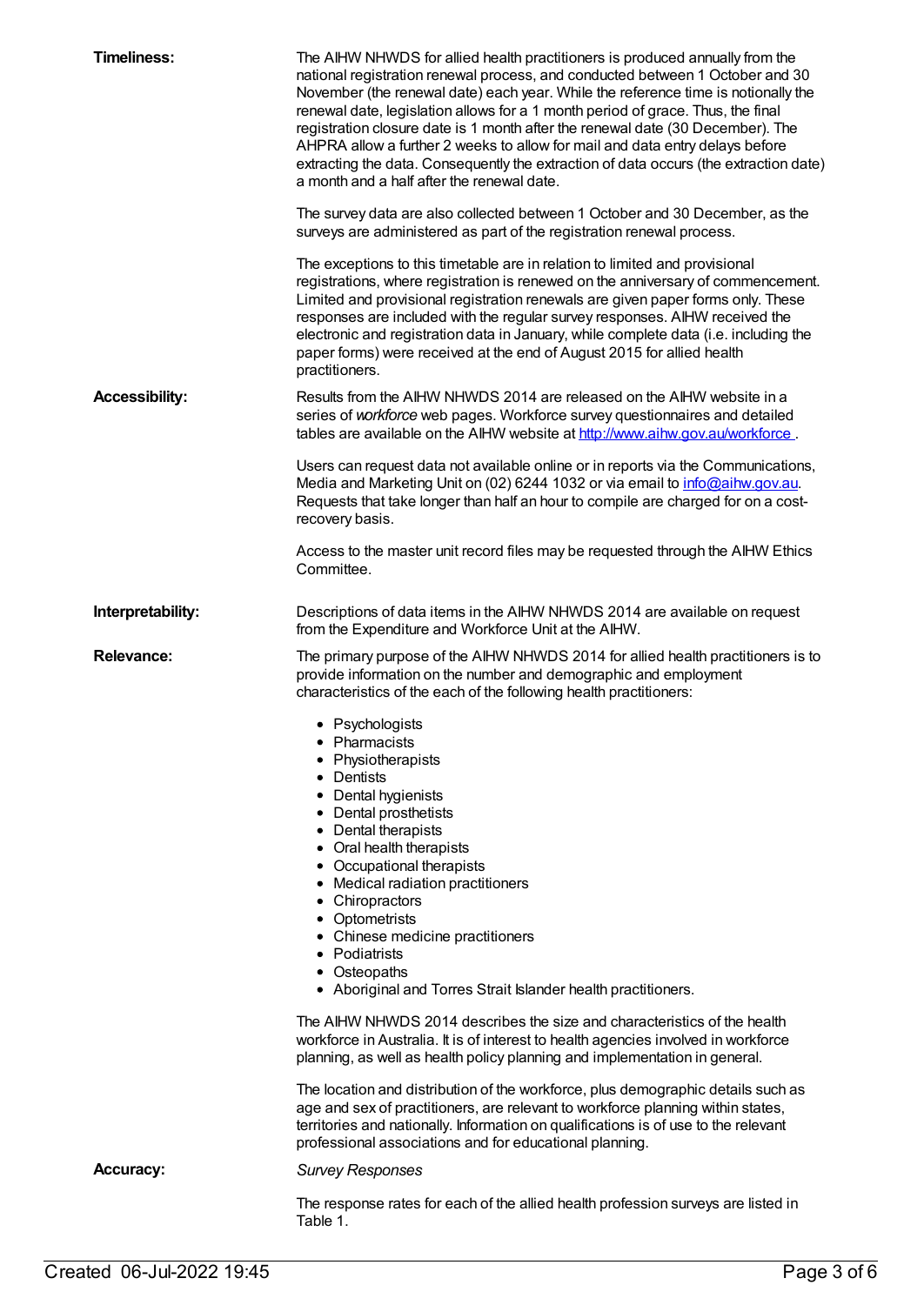|                                                               | <b>NSW</b> | <b>Vic</b> | Qld  | <b>WA</b> | <b>SA</b> | Tas   | <b>ACT</b> | NΤ    | Australia <sup>(b)</sup> |
|---------------------------------------------------------------|------------|------------|------|-----------|-----------|-------|------------|-------|--------------------------|
| <b>Psychologists</b>                                          | 95.2       | 94.5       | 94.4 | 91.5      | 94.4      | 94.0  | 94.3       | 94.6  | 94.5                     |
| <b>Pharmacists</b>                                            | 93.9       | 93.3       | 93.8 | 92.7      | 95.1      | 93.4  | 95.8       | 94.3  | 93.7                     |
| Physiotherapists                                              | 92.7       | 91.8       | 91.8 | 90.4      | 91.4      | 95.1  | 94.8       | 96.7  | 92.1                     |
| Dentists                                                      | 93.2       | 92.8       | 91.8 | 89.4      | 92.0      | 90.9  | 96.3       | 92.9  | 92.2                     |
| Dental hygienists                                             | 91.8       | 94.1       | 97.3 | 90.4      | 92.8      | 100.0 | 91.7       | 98.0  | 93.4                     |
| Dental prosthetists                                           | 92.4       | 89.9       | 88.4 | 83.1      | 98.8      | 93.6  | 100.0      | 87.5  | 90.8                     |
| Dental therapists                                             | 94.8       | 95.0       | 93.3 | 95.7      | 96.6      | 98.1  | 86.4       | 100.0 | 95.2                     |
| Oral health therapists                                        | 84.6       | 89.1       | 87.2 | 81.5      | 66.7      | 75.0  | 100.0      | 86.4  | 84.9                     |
| Occupational therapists                                       | 91.8       | 92.0       | 91.2 | 90.3      | 89.3      | 94.9  | 96.2       | 93.5  | 91.4                     |
| Medical radiation practitioners                               | 93.6       | 93.1       | 92.8 | 89.7      | 87.3      | 93.4  | 96.3       | 93.3  | 92.3                     |
| Chiropractors                                                 | 93.8       | 92.3       | 94.8 | 95.9      | 90.9      | 96.1  | 100.0      | 96.8  | 93.3                     |
| <b>Optometrists</b>                                           | 95.3       | 95.8       | 94.9 | 92.8      | 95.1      | 96.7  | 94.9       | 97.3  | 95.0                     |
| Chinese medicine practitioners                                | 91.4       | 90.9       | 90.9 | 92.4      | 92.0      | 96.7  | 93.8       | 89.9  | 91.1                     |
| <b>Podiatrists</b>                                            | 92.7       | 89.7       | 91.1 | 91.2      | 88.3      | 97.8  | 90.9       | 90.0  | 90.9                     |
| Osteopaths                                                    | 91.7       | 89.9       | 91.5 | 85.7      | 93.4      | 88.6  | 100.0      | 91.2  | 90.6                     |
| Aboriginal and Torres Strait Islander<br>health practitioners | 87.2       | 83.3       | 78.1 | 72.7      | 59.3      | 100.0 | 85.1       | 100.0 | 82.0                     |

*Table 1: Survey response rates(a), states and territories, 2014*

(a) Excludes provisional registrant (affecting Medical radiation practitioners, Osteopaths, Occupational therapists, Pharmacists and Psychologists).

(b) Includes health workers who did not state or adequately describe their state or territory, and those who were overseas. *Source:* AIHWNHWDS 2014.

Data are reported on the basis of the most current address at the time the survey was undertaken, unless stated otherwise. The data include employed health practitioners who did not state or adequately describe their location, as well as employed health practitioners who were overseas. The national estimates include these groups.

#### *Estimation procedures*

The AIHW uses registration data together with survey data to derive estimates of the total health practitioner workforce. Not all practitioners who receive a survey respond, because it is not mandatory to do so. In deriving the estimates, two sources of non-response to the survey are accounted for:

- item non-response—occurs as some respondents return partially completed surveys. Some survey records were so incomplete that it was decided to omit them from the reported survey data.
- survey non-response—occurs because not all registered medical practitioners who receive a questionnaire respond.

Imputation methods are used account for item non-response and survey nonresponse.

#### *Imputation: estimation for item non-response*

The imputation process involves an initial examination of all information provided by a respondent. If possible, a reasonable assumption is made about any missing information based on responses to other survey questions. For example, if a respondent provides information on hours worked and the area in which they work, but leaves the workforce question blank, it is reasonable to assume that they were employed.

Missing values remaining after this process are considered for their suitability for further imputation. Suitability is based on the level of non-response to that item.

In imputation, the known probabilities of particular responses occurring are used to assign a response to each record. Imputed values are based on the distribution of responses occurring in the responding sample. Therefore, fundamental to imputing missing values for survey respondents who returned partially completed questionnaires is the assumption that respondents who answer various questions are similar to those who do not.

Age values within each state and territory of principal practice are first imputed to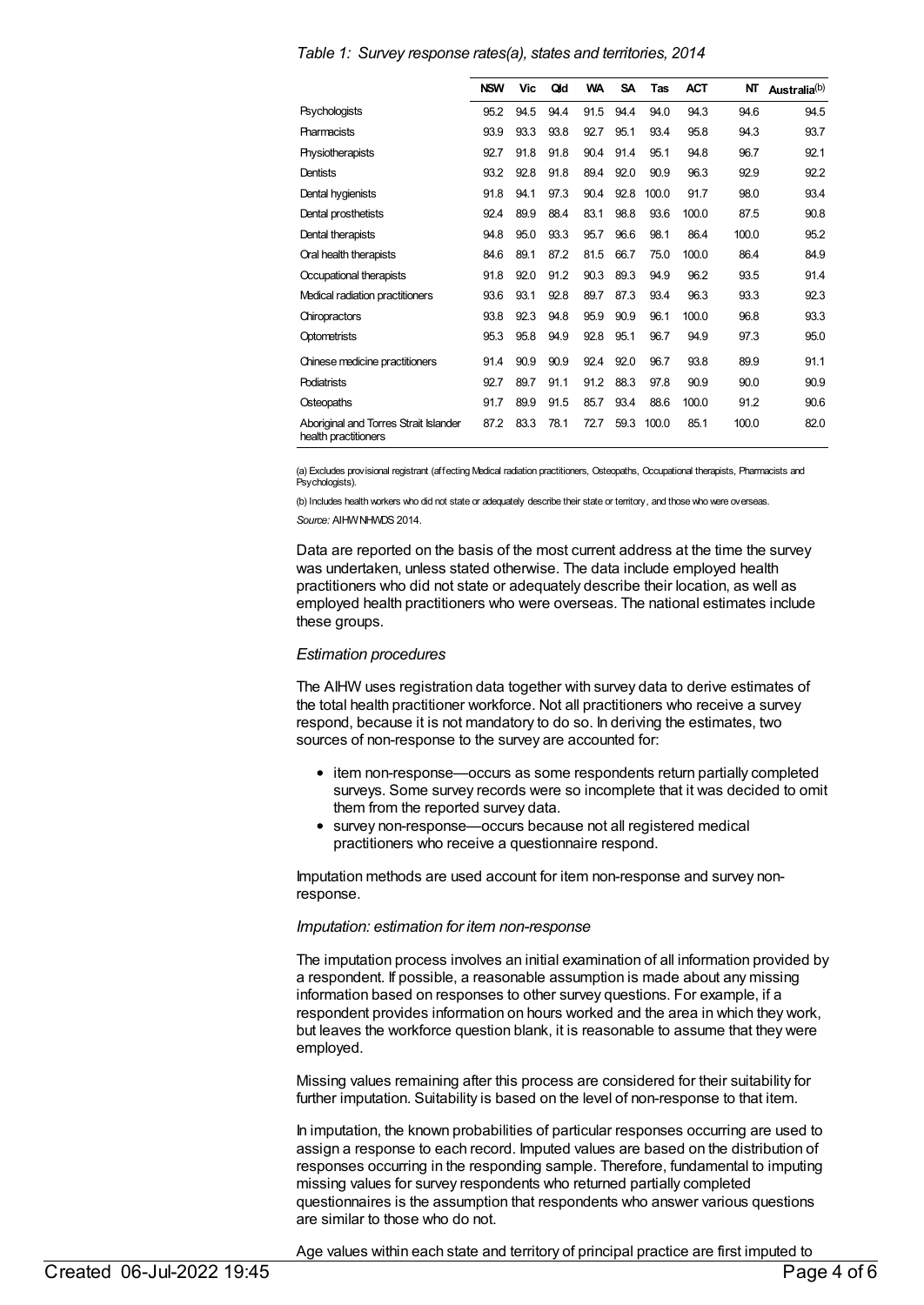account for missing values. Other variables deemed suitable for this process were then imputed. These included hours worked in the week before the survey, principal role of main job, principal area of main job in medicine and work setting of main job.

### *Imputation: estimation for population non-response*

In 2013, the methodology for population non-response was changed from a weighting-based methodology to a hot deck-based imputation, similar to that used for imputing unreported hours in previous years.

The data were sorted into strata, so imputations were made using survey data from records that have similar registration details. The strata used for imputation were registration type (with limited registrants grouped together and specialist registrants grouped with those who also had general registration), a derived primary specialty categorisation, sex, age group, remoteness area and state, in that order.

Donor records were spaced evenly within strata to ensure records were used within the strata an equal number of times plus or minus 1, and that most strata within the hot deck were restricted to within stratum imputations. For example, if there were 5 respondents and 12 non-respondents in a cell, the expected number of uses would be 2.4, resulting in each donor being used either 2 or 3 times.

Because the data were imputed and not weighted, some data may be affected in different ways from those previously published. For example, because a practitioner's location of main job is most likely to be the same as their registration address, this has been used for the location estimation of non-respondents. Using this estimate rather than weighting will improve the accuracy of estimates for small geographic areas, as previously weighted data would scale up data for individuals across the state/territory and the registration information for records would not be taken into account in more detail.

For variables not used in the imputation (that is, all variables other than the registration type, remoteness area, state and territory of principal practice, age and sex), it is assumed, for estimation purposes, that respondents and nonrespondents have similar characteristics. If the assumption is incorrect, and nonrespondents are different from respondents, then the estimates will have some bias. The extent of this cannot be measured without obtaining more detailed information about non-respondents.